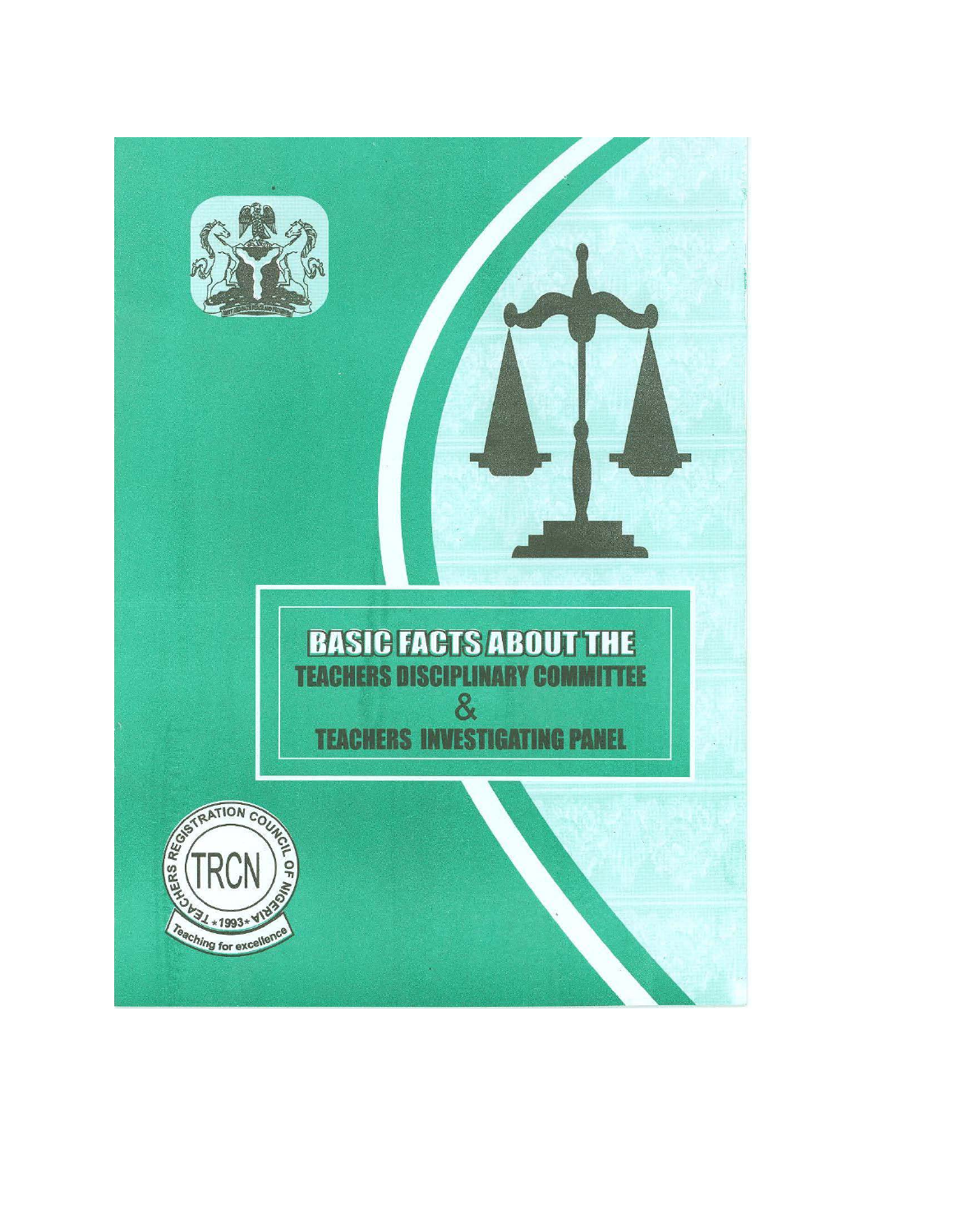## **TEACHERS REGISTRATION COUNCIL OF NIGERIA**

## **HEADQUARTERS**

# PLOT 567 AMINU KANO CRESCENT, WUSE 2. PMB 526 GARKI ABUJA

Tel: +234-9-5231439, 5233110, 5233098, 5233159

Email: [infor@trcn.gov.ng](mailto:infor@trcn.gov.ng) Website: [www.trcn.ng.gov](http://www.trcn.ng.gov/)

© 2007 Copyrights reserved. No part of this document may be reproduced, stored in a retrieval system, or transmitted in any form or by any means, electronic, mechanical, photocopying, recording or otherwise without prior permission of the Teachers Registration Council of Nigeria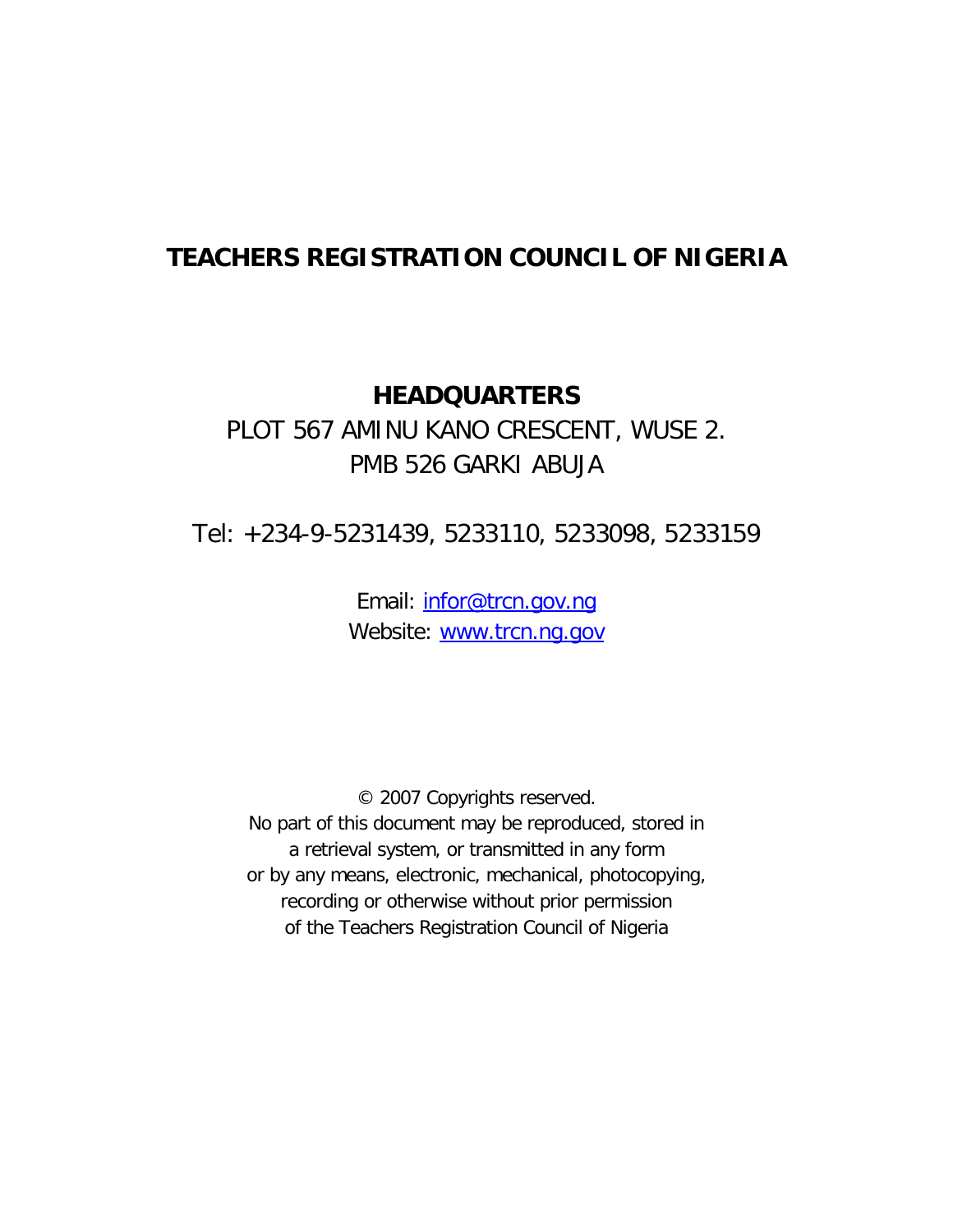#### **VISION:**

To control and regulate teacher education, training and practice at all levels and sectors of the Nigerian education system in order to match teacher quality, discipline, professionalism, reward and dignity with international standards.

#### **MISSION:**

To promote excellence in education through effective registration and licensing of teachers; and to promote professionalism through accreditation, monitoring and supervision of teacher training programmes, mandatory continuing professional development and maintenance of discipline among teachers at all levels of the education system.

#### **MOTTO:**

Teaching for Excellence

#### **ESTABLISHMENT/MANDATES OF TRCN:**

The Council was established by decree (now Act) 31 of 1993. Several decades of agitation by professional teachers and other stakeholders for the establishment of a regulatory agency led to the enactment of the Act.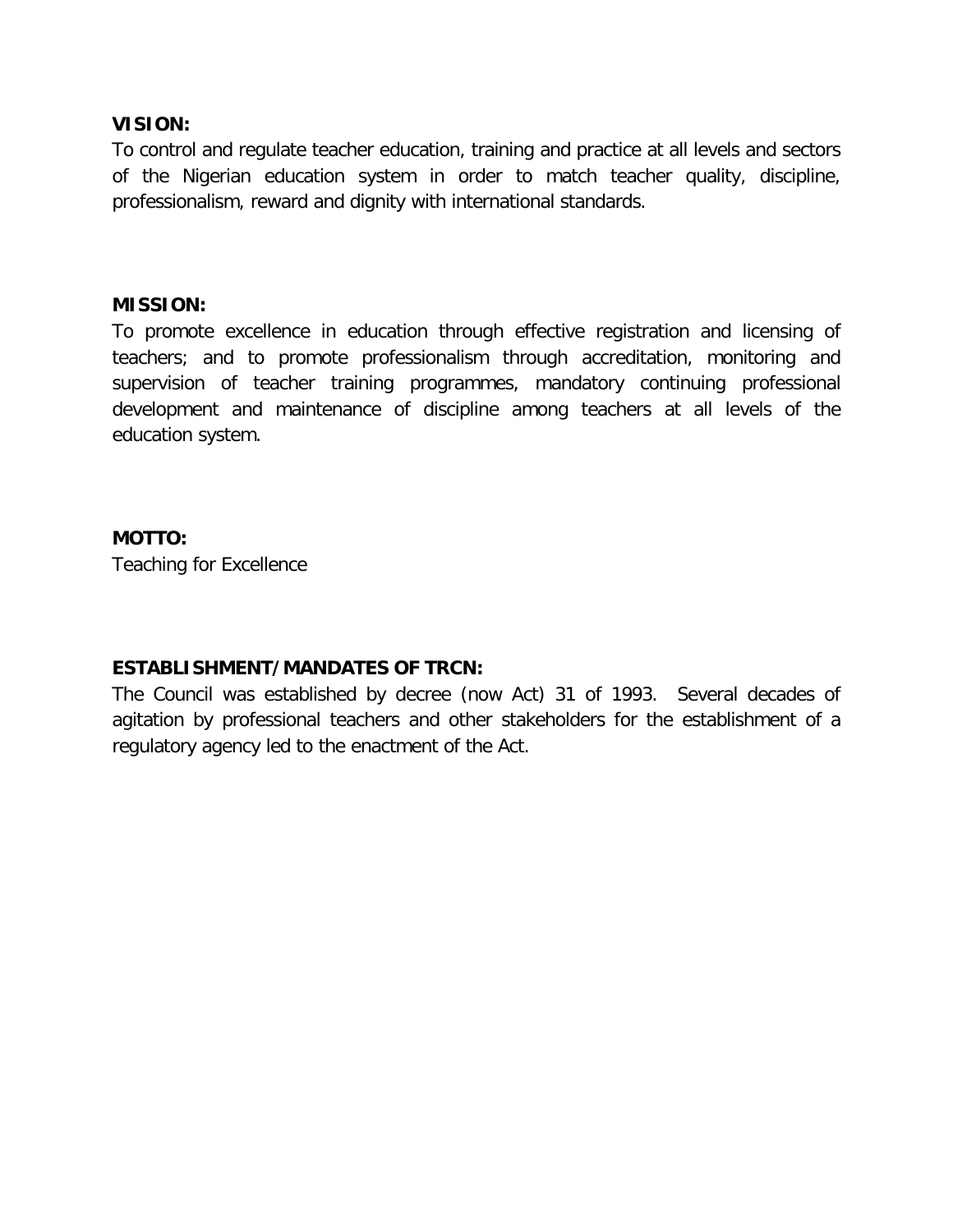# **TEACHERS DISCIPLINARY COMMITTEE AND TEACHERS INVESTIGATING PANEL**

• **Establishing the Teachers Disciplinary Committee (the Tribunal) and the Teachers Investigating Panel (the Panel)**

Section 9 (1) and (3) of the Teachers Registration Council of Nigeria Decree 31 now Act 31 of 1993 established the Teachers Disciplinary Committee and Teachers Investigating panel, respectively.

#### **TEACHERS DISCIPLINARY COMMITTEE (TDC)**

Section 9 (1) provides as follows: There is hereby established a tribunal to be known as the Teachers Disciplinary Committee…

## • **Location of the Teachers Disciplinary Committee (the Tribunal)**  The Federal Capital Territory (Abuja).

### • **Duties of the Teachers Disciplinary Committee**

This committee is charged with the duty of considering and determining any case referred to it by the Teachers Investigating Panel.

#### • **Composition of the Teachers Disciplinary Committee**

Sub-section (2) provides for the composition of the Committee and states as follows: "The committee shall consist of the Chairman of the Council and ten other members appointed by the Council".

### • **Quorum for the meeting of the tribunal**

The quorum of the Committee shall be four of whom at least two shall be registered members.

### • **Selection of Members and Rules of Procedure**

The Attorney General of the Federation shall make rules as to the selection of members of the Committee for the purposes of any proceedings and as to the procedure to be followed and the rules of evidence to be observed in the procedures before the Committee.

### • **Courts of Corresponding Jurisdiction**

To underscore the power of the Committee as sharing in the powers of the High Court, the Act in addition to the provisions above stated in section 10 (4) that a teacher convicted may within twenty eight days of the conviction appeal to the Court of Appeal against the decision of the Committee and the Committee may appear as respondent to the appeal.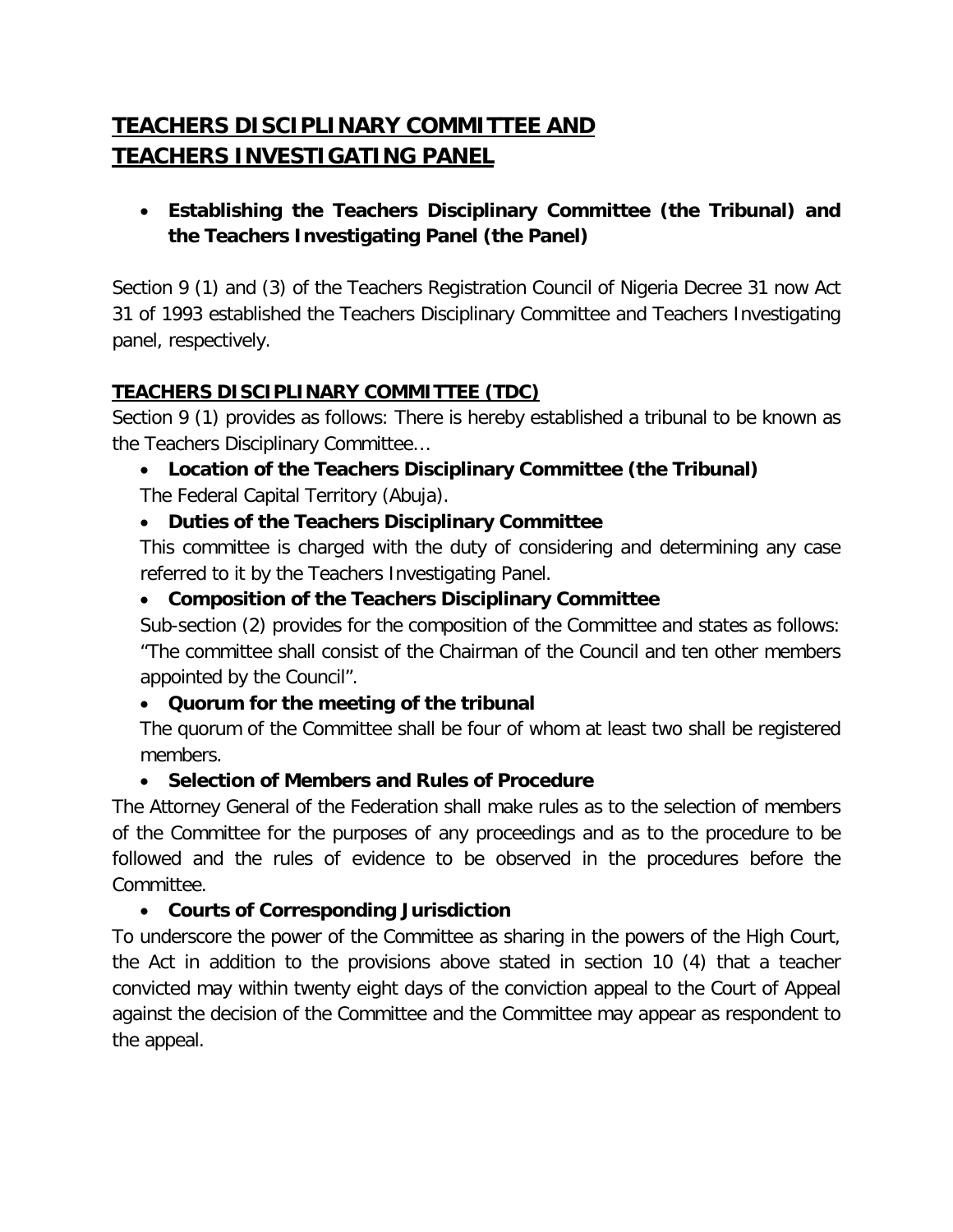The Committee therefore is according to the Act a tribunal or jury of very high standing that should be taken seriously by teachers. The Medical Tribunal set up by the Medical and Dental Council of Nigeria is a most applicable example. Frequently the nation witnesses the trial of medical doctors who committed acts of professional misconducts, like negligence leading to the death of patients, etc. The same will now be the case of teachers,

#### • **Scope of the Committee's Assignment**

The Committee's primary assignment is to consider and determine cases referred to it by the Teachers Investigating Panel. According to section 10 (1) of the Act, such cases may include where:

- (i) a member is charged with infamous conduct in any professional respect (as contained in the Teachers Code of Conduct or elsewhere).
- (ii) a member is convicted, by any court or committee in Nigeria or elsewhere having power to award imprisonment, of an offence (whether or not punishable with imprisonment ) which in the opinion of the Committee is incompatible with the status of a teacher;
- (iii) the committee is satisfied that the name of any person has been fraudulently registered or a member has made false claims in his registration documents.
- (iv) the Committee may, if it thinks fit, give a direction reprimanding the person or ordering the Register to strike his name off the relevant part of the register.
- (v) the Committee may, if it thinks fit, defer its decision as to the giving of a direction until a subsequent meeting of the committee.
- (vi) no decision shall be deferred for any period exceeding two years in the aggregate; and
- (vii) no person shall be member of the committee for the purposes of reaching a decision which has been deferred or further deferred unless he was present as a member of the committee when the decision was deferred.

## **TEACHERS INVESTIGATING PANELS (TIP)**

Section 9 (3) provides as follows: There shall be established in each State of the Federation and the Federal Capital Territory, Abuja a body, to be known as the State Teachers Investigating Panel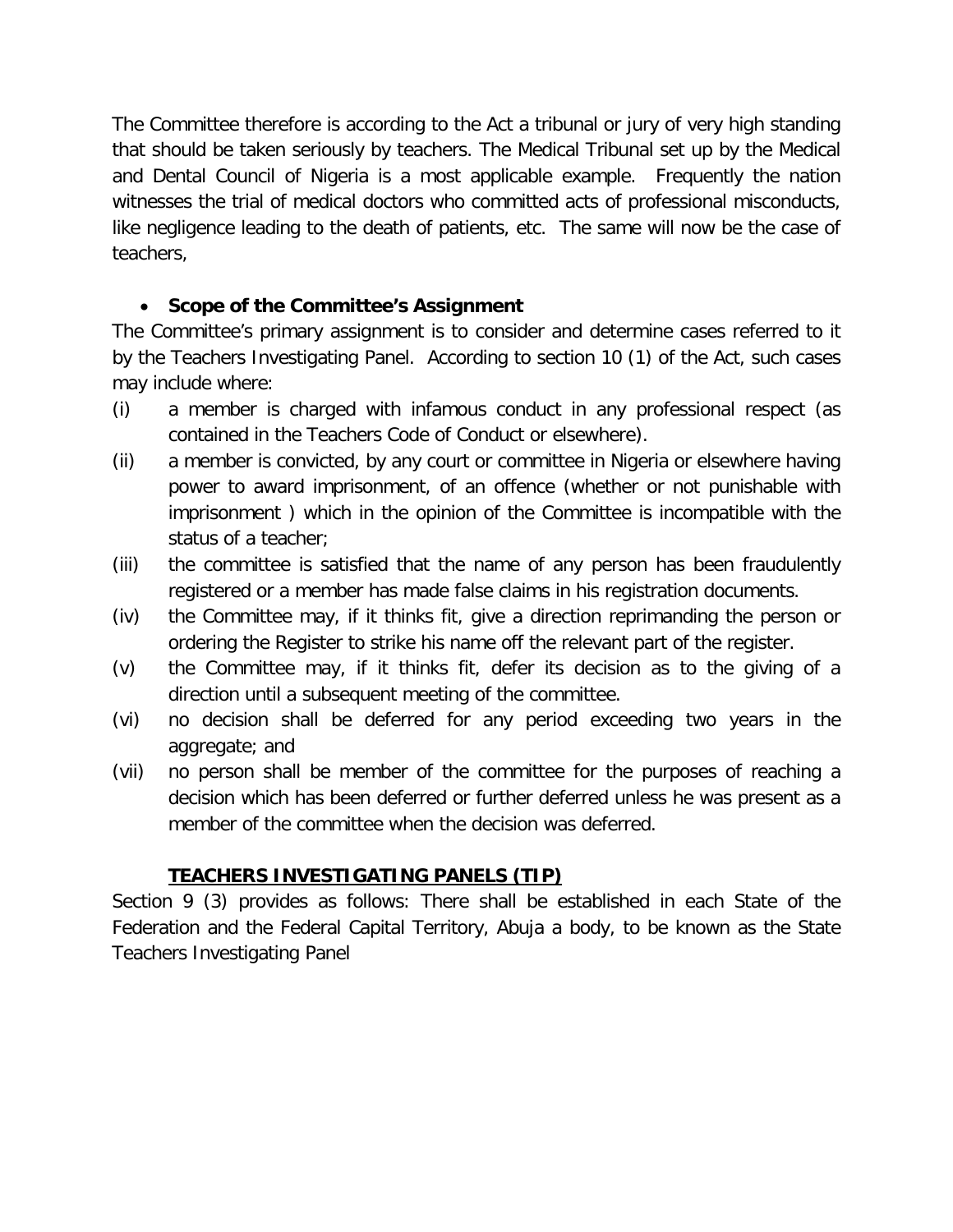#### • **Location of the Teachers Investigating Panels**

The 36 States of the Federation and the Federal Capital Territory Abuja.

### • **Duties of the Teachers investigating Panel include:**

- (i) Conducting a preliminary investigation into any case where it is alleged that a member or any Teacher has misbehaved in his capacity as a professional teacher, or should for any other reason be the subject of proceedings before the committee; and
- (ii) Deciding whether the case should be referred to the committee (Teachers Disciplinary Committee)

### • **Composition of the Teachers Investigating Panel**

Sub-section (4) provides for the composition of the panel members. A panel shall be appointed by the Council after consultation with the State Ministry of Education or the Federal Ministry of Education and Youth Development in the case of the Federal Capital Territory, Abuja and shall consist of five members one of whom shall be legal practitioner.

### • **Quorum for the meeting of the Panel**

The quorum for the panel shall be three.

- **The modus operandi of the Teachers Investigating Panel:**
- (i) The teacher so affected shall be informed by the Panel that an allegation has been made against him and shall be invited to respond to it;
- (ii) Where the Panel establishes evidence of misconduct it shall refer the case to the Teachers Disciplinary Committee.

### **DISCIPLINE AND PUNISHMENT**

The Council has published a **Teachers Code of Conduct** (TCC) to define the minimum ethical standards expected of professional teachers. The TCC is given free of charge to teachers at the point of registration. Teachers, who for any reason did not get a copy, might of necessity get a copy from the nearest TRCN office. It forecloses the possibility that any teacher will claim ignorance of what constitutes virtues or vices in the discharge of his professional duty. With the establishment of the Code, the Council will exercise its disciplinary functions on erring teachers.

### • **Disciplinary Action, Sanctions and Punishment**

On the conviction of a teacher against any of the category of offences stated above, the Teachers Disciplinary Committee (the Tribunal) can give directives for: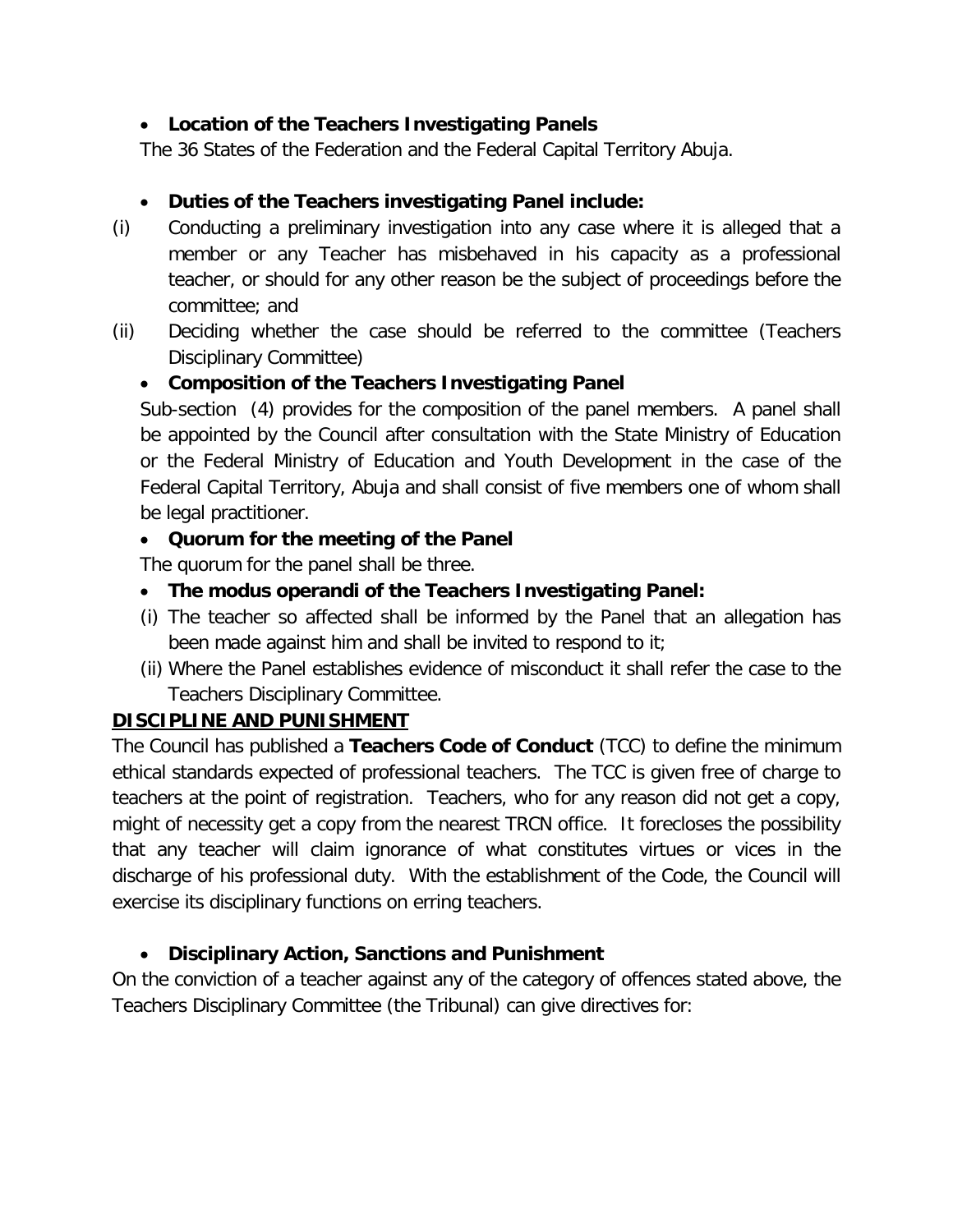### (i) Advice

- (ii) Reprimand
- (iii) Suspension of registration (for months)
- (iv) Cancellation of registration
- (v) Deletion of name temporarily or permanently from the Teachers Register
- (vi) Criminal prosecution in accordance with the relevant laws of the country.

For the purposes of subsection (1) (b) of this section, a person shall not be treated as convicted as therein mentioned, unless the conviction stands at a time when no appeal or further appeal is pending or may (without extension of time) be brought in connection with the conviction.

When the committee gives a direction under subsection (1) of section 10, the committee shall cause notice of the direction to be served on the person to whom it relates.

The person to whom such a direction relates may, at any time within twenty eight days from the date of service on him of notice of the direction, appeal against the direction to the Court of Appeal, and the committee may appear as respondent to the appeal and, for the purpose of enabling directions to be given as to the costs of the appeal and of proceedings before the committee, the committee shall be deemed to be a party thereto whether or not it appears on the hearing of the appeal.

A direction of the committee under subsection (1) of section 10 shall take effect-

- where no appeal under this section is brought against the direction within the time limited for such an appeal, on the expiration of that time; or
- where such an appeal is brought and is withdrawn or struck out for want of prosecution, or the withdrawal or striking out of the appeal; or
- where such an appeal is brought and it is not withdrawn or struck out as aforesaid, if and when the appeal is dismissed, and shall not take effect except in accordance with the foregoing provisions of this subsection.

A person whose name is removed from the register in pursuance of a direction of the committee under section 10, shall not be entitled to be registered again except in pursuance of a direction in that behalf given by the committee on the application of that person; and a direction under this section for the removal of a person's name from the register, may prohibit an application under this subsection by that person until the expiration of such period from the date of the direction (and he has duly make such an application, from the date of his last application) as may be specified in the direction.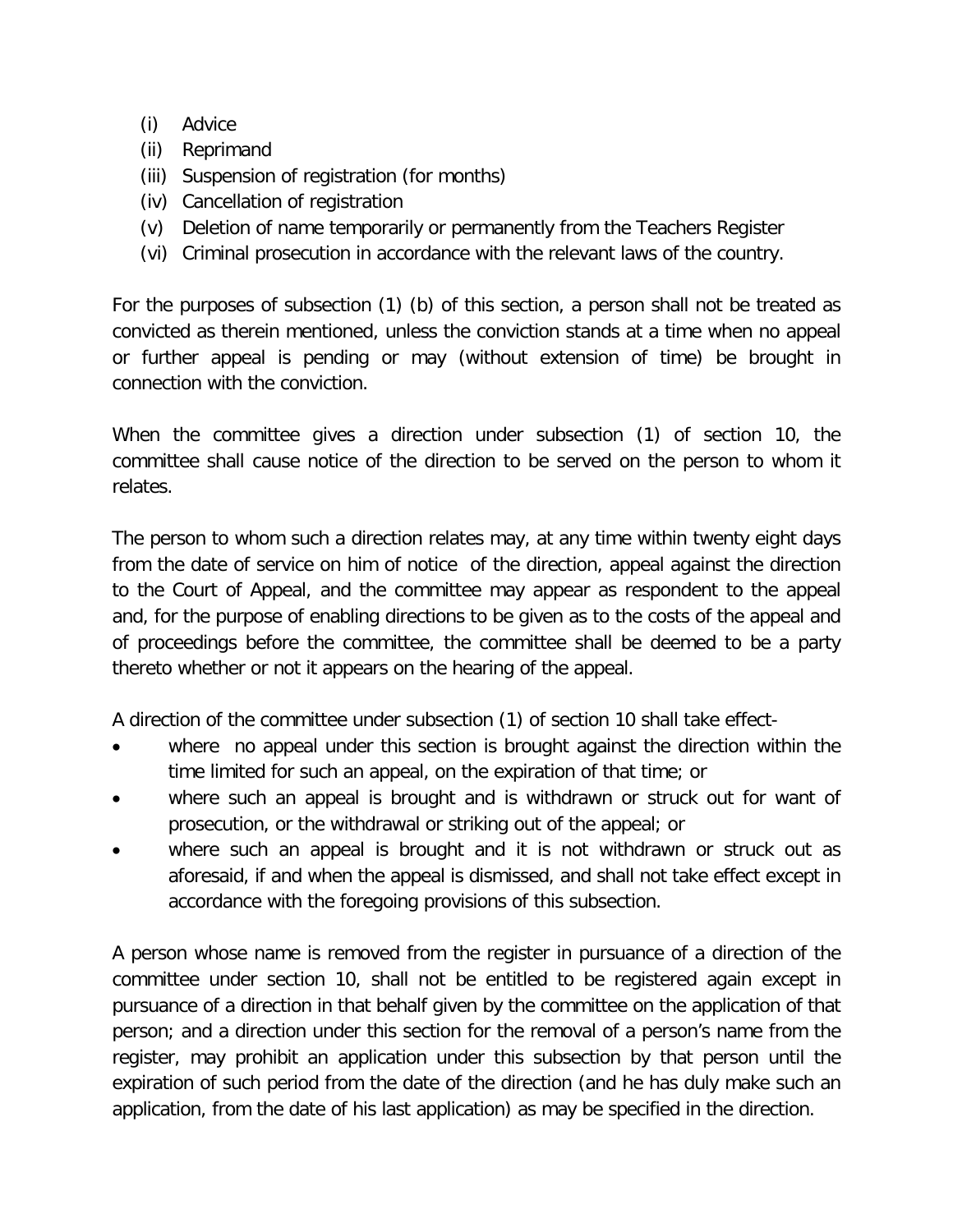## **ACTS, COMMISSION OR OMISSION ADJUDGED TO BE MISCONDUCT**

- (i) Forgery or mutilation of official document
- (ii) Fighting in or within the school premises
- (iii) Assaulting a student or teacher
- (iv) Abuse of a student or a Teacher
- (v) Intimidation student(s)
- (vi) Harassment (sexual or otherwise)
- (vii) Habitual late comer
- (viii) Unauthorized Absenteeism
- (ix) Taking undue advantage of students or Teachers
- (x) Illegal or unauthorized collection of money from students
- (xi) Facilitating, aiding abetting or assessor to exam malpractice
- (xii) Irregular or unauthorized award of marks
- (xiii) Bribery (giving or taking)
- (xiv) Disobedience of lawful order
- (xv) Stealing
- (xvi) Extortion from Students
- (xvii) Money for Marks Racket
- (xviii) Employing unqualified Teachers
- (xix) Teaching with non-qualifying or unrecognized certificate
- (xx) Teaching without Registration with TRCN etc

### • **Duty to Report**

Section 11 (1) of the Act provides as follows: It shall be the duty of the head of an educational institution to report any misconduct by a registered member to the panel.

### • **Who can Report**

- (i) Student
- (ii) Teacher
- (iii)Head of Institution
- (iv)Parents
- (v) Any Stake holder
- (vi)General Public

### • **Penalty for Not Reporting**

A person in breach of the provisions of subsection (1) of section 11 shall be guilty of an offence and liable on conviction to a fine of N1, 000 or to imprisonment for a term of three months or both.